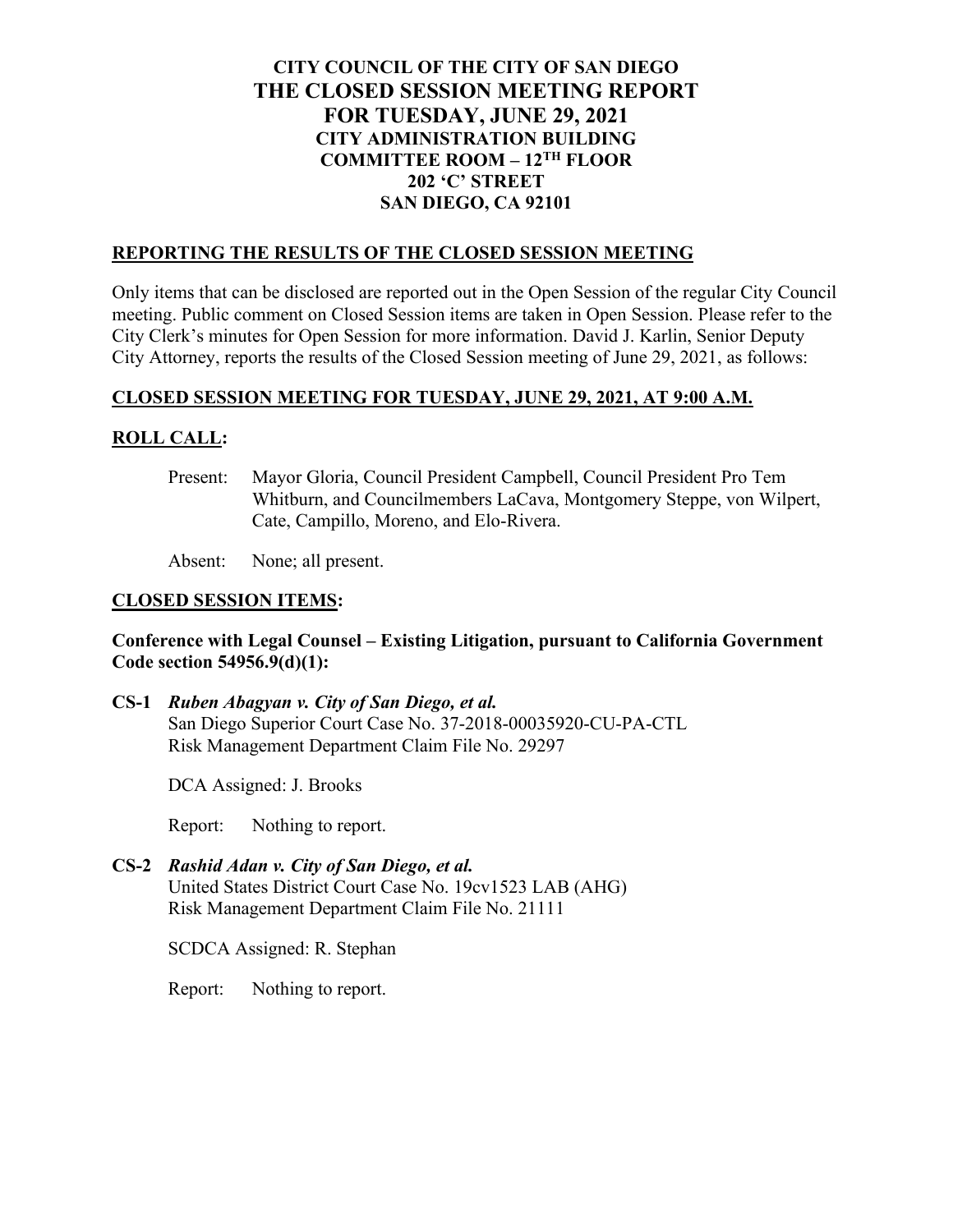## THE CLOSED SESSION MEETING REPORT FOR TUESDAY, JUNE 29, 2021 **Page 2** Page 2

## **CS-3** *City of San Diego v. 101 Ash, LLC et al.*

San Diego Superior Court Case No. 37-2020-00036247-CU-CO-CTL Risk Management Department Claim File No. 25855

ACA Assigned: J. McNeill and M. T. Phelps

Outside Counsel: Dick Semerdjian, Schwartz Semerdjian

|         | Motion: To seek leave to amend complaint                                      |
|---------|-------------------------------------------------------------------------------|
|         | Moved: Councilmember Whitburn, District 3                                     |
|         | Seconded: Councilmember Cate, District 6                                      |
|         | Vote: Passed unanimously $9$ to 0.                                            |
| Report: | This item was reported out by Assistant City Attorney Leslie A. FitzGerald on |
|         | Tuesday, June 29, 2021, at 5:05 p.m.                                          |

The City Council voted on Closed Session Item No. Three to seek leave to amend the complaint filed in *City of San Diego v. 101 Ash, LLC, et al*., San Diego Superior Court Case No. 37-2020-00036247-CU-CO-CTL, to add allegations against Jason Hughes for alleged violations of California Government Code section 1090, fraud, and breach of fiduciary duty with respect to the lease-to-own contract for the acquisition of the building located at 101 West Ash Street. The proposed amendment would also add allegations of negligence against West Coast General Corporation and Argus Contracting LP.

#### **CS-4** *John A. Gordon v. 101 Ash, LLC, et al.*

San Diego Superior Court Case No. 37-2020-00028837-CU-FR-CTL Risk Management Department Claim File No. 25928

ACA Assigned: J. McNeill and M. T. Phelps

Outside Counsel: Dick Semerdjian, Schwartz Semerdjian

Report: Nothing to report.

# **Conference with Legal Counsel – Anticipated Litigation – Initiation of Litigation, pursuant to California Government Code section 54956.9(d)(4):**

## **CS-5 Number of Cases: One**

ACA Assigned: J. McNeill and M. T. Phelps

Outside Counsel: Dick Semerdjian, Schwartz Semerdjian

Motion: To initiate litigation or to intervene in litigation Moved: Councilmember Whitburn, District 3 Seconded: Councilmember Cate, District 6 Vote: Passed unanimously 9 to 0.